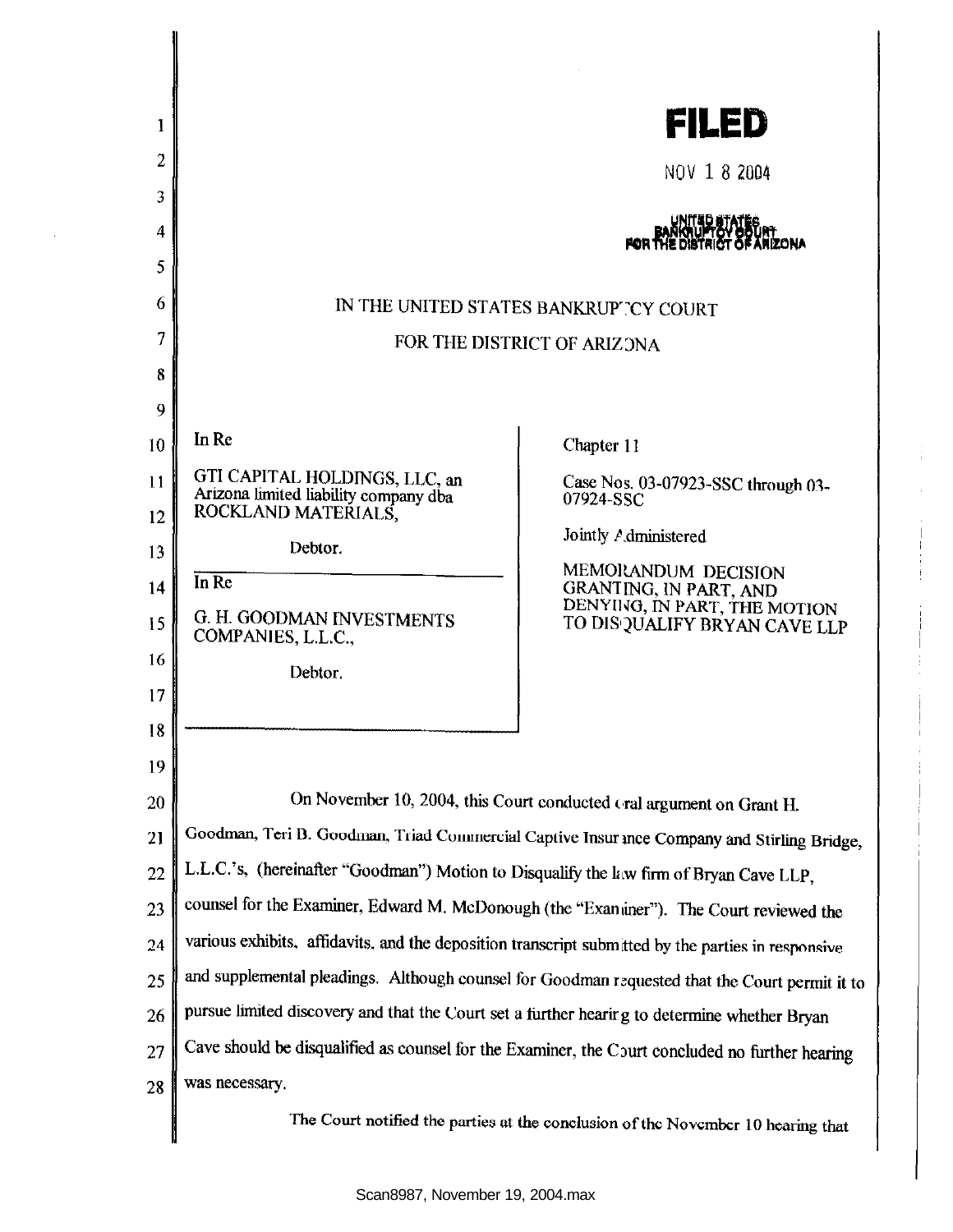although it had set forth its decision on the record so that Bryan Cave and the Examiner would  $\mathbf{1}$ know how to proceed in this case, the Court would also set forth its findings of fact and 2 conclusions of law in this written decision and would draft a separate form of order on the matter. 3

4 In this Decision, the Court has set forth its findings of fact and conclusions of law 5 pursuant to Rule 7052, Rules of Bankruptcy Procedure. The Court has jurisdiction over this 6 matter pursuant to 28 U.S.C. §§1334 and 157. (West 2004).

7 The deposition transcript of Robert S. Porter reflects that he served as the legal 8 counsel and secretary for Triad Commercial Captive Insuranc : Company and as legal counsel for 9 | Stirling Bridge, L.L.C.<sup>1</sup> He testified that at the time of the incorporation of Triad, it acquired 10 | \$2,500,000 in capital, but in approximately January 2003, that capital had been depleted to II around \$100,000. In investigating the numerous purchases of assets with Triad funds, he became 12 concerned with the actions of Mr. Goodman. Mr. Porter, as counsel, wanted the funds returned 13 to Triad; Mr. Goodman felt, that as the principal of Triad and other entities, the purchases of 14 assets with the fuuds from Triad were justified. It is clear from Mr. Porter's deposition transcript 15 that he could not resolve the controversy with Mr. Goodman, md in January 2003, he sought 16 legal counsel. The individual that he consulted was Mr. Mark Harrison, who was then a partner 17 at Bryan Cave. The transcript also reflects that at the time Mr Porter met with Mr. Harrison, Mr. 18 Porter provided information as to the specific transactions fror 1 the Triad books and records that 19 were of concern. Although Mr. Porter also had concerns abort Stirling Bridge, it is less clear as 20  $\parallel$  to the transactions that Mr. Porter discussed with Mr. Harrison. Mr. Porter testified that after 21 consulting with Mr. Harrison, Mr. Porter determined how to proceed as to himself and the subject 22 lentities.

23

24 Mr. Harrison's affidavit, which was attached as Exhibit 2 to the Supplemental 25 | Response of Bryan Cave, reflects that he followed the procedures of the firm in opening a file and 26

27 28 1. At the November 10 hearing, the Court notified the parties that although she had read the entire transcript, the testimony at pages 36-49 and pages 94-101 were of particular importance and concern in resolving these issues.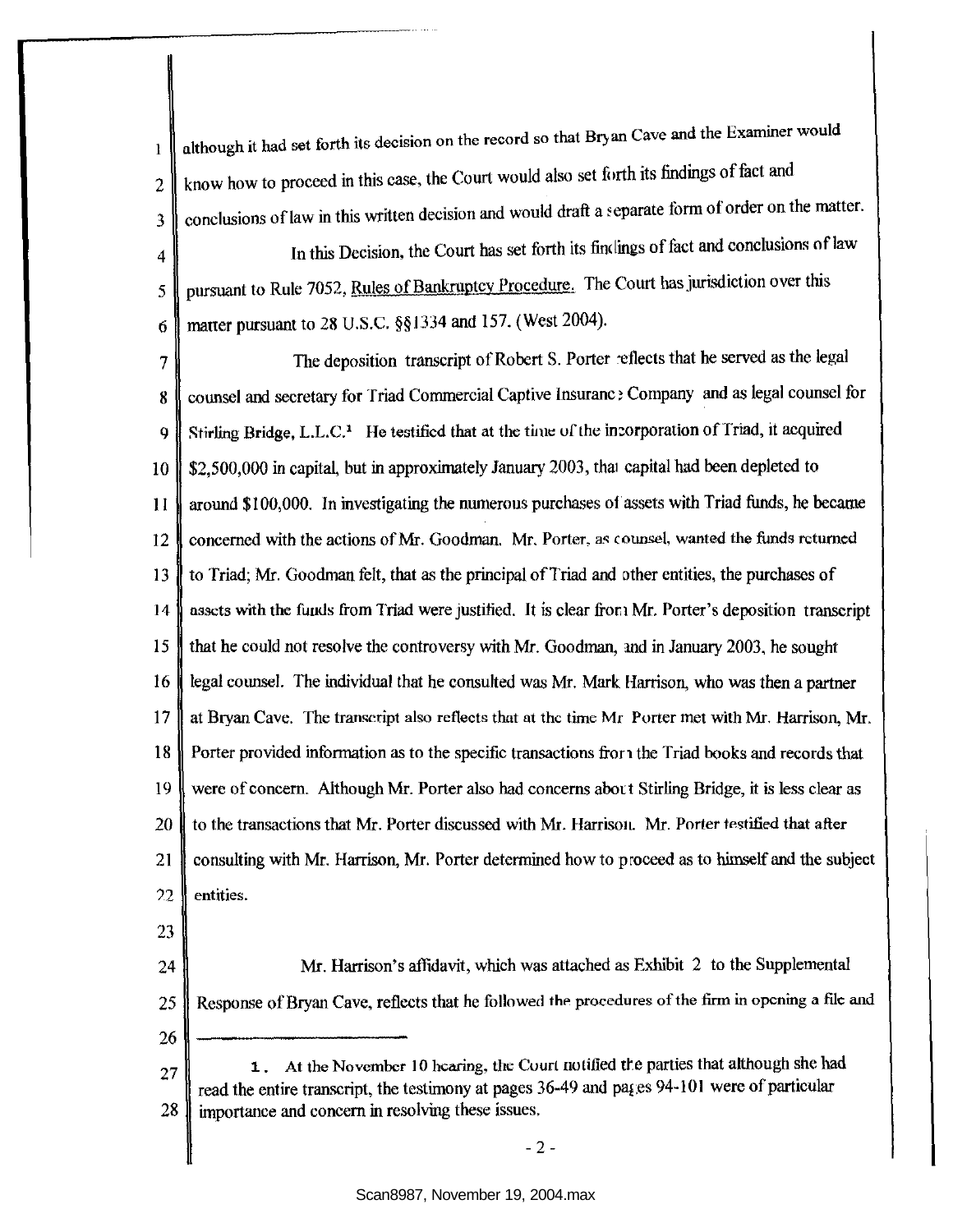conducting a conflicts check. A second conflicts check was conducted in February 2003, once  $\mathbf{1}$ 2 Mr. Harrison became more familiar with the matter. The names "GTI," "GH Goodman," "Stirling Bridge," and "Triad," as well as other names, were input into the system in the conflicts analysis. 3 Mr. Harrison also provided the invoices resulting from his representation of Mr. Porter; however,  $\boldsymbol{4}$ since the invoices were redacted, it was of little assistance to the Court other than to note that the 5 6 legal fees were modest and the nwnber of hours devoted to the representation were limited.

7

At Exhibit 1, Paragraph 22 of his Affidavit, attached to the Supplemental Response filed  $\begin{array}{c} 8 \ 9 \ 0 \end{array}$  by Bryan Cave, Mr. Harrison stated that Mr. Porter received legal advice as to how to proceed to avoid personal linkities and h 8 avoid personal liability and how to provide appropriate guidance to the entities as in-house counsel. Although Bryan Cave attempts to minimize this contact, Mr. Porter's deposition makes 10 II it clear that Mr. Porter had certain books and records from Trued and Stirling Bridge with him and 12  $\parallel$  that he discussed the loss of cash from the operations and why he believed Mr. Goodman's 13 actions were inappropriate, perhaps, even criminal. Since Mr. Harrison was a partner at the firm, 14  $\parallel$  this information obtained through the representation would have been imputed to the firm. 15 Ethical Rule  $1.10<sup>2</sup>$ 

16 In July 2003, the Examiner approached Bryan Cave about representing him in 17 these cases. At that time, Robert J. Miller ran a conflicts check which did not include Mr. 18 Porter's name. From this Court's standpoint, given the information provided by Mr. Porter as to 19 20 21 22 23 24 25 26 Triad and Stirling Bridge, it would have been prudent to add those entities' names to the Bryan Cave data base, so that when Mr. Miller ran a conflicts check once he became aware ofthe Triad, Stirling Bridge, or other Goodman entities, he would have kno·w that there was a potential problem regarding representation of the Examiner on certain contested matters or issues arising in an adversary proceeding. However, this type of cross referenc ng was apparently not done. After the conflicts check, Mr. Miller filed the standard Rule 2014 and 2016 affidavit or statement with the Court so that Bryan Cave could be retained as counsel for the Examiner under 11 U.S.C.

27 28 2 . Under Local Bankruptcy Rule 9011-1, this Court incorporates the ethical rules promulgated by the Arizona Supreme Court and requires any attorney practicing before this Court to adhere to said ethical rules.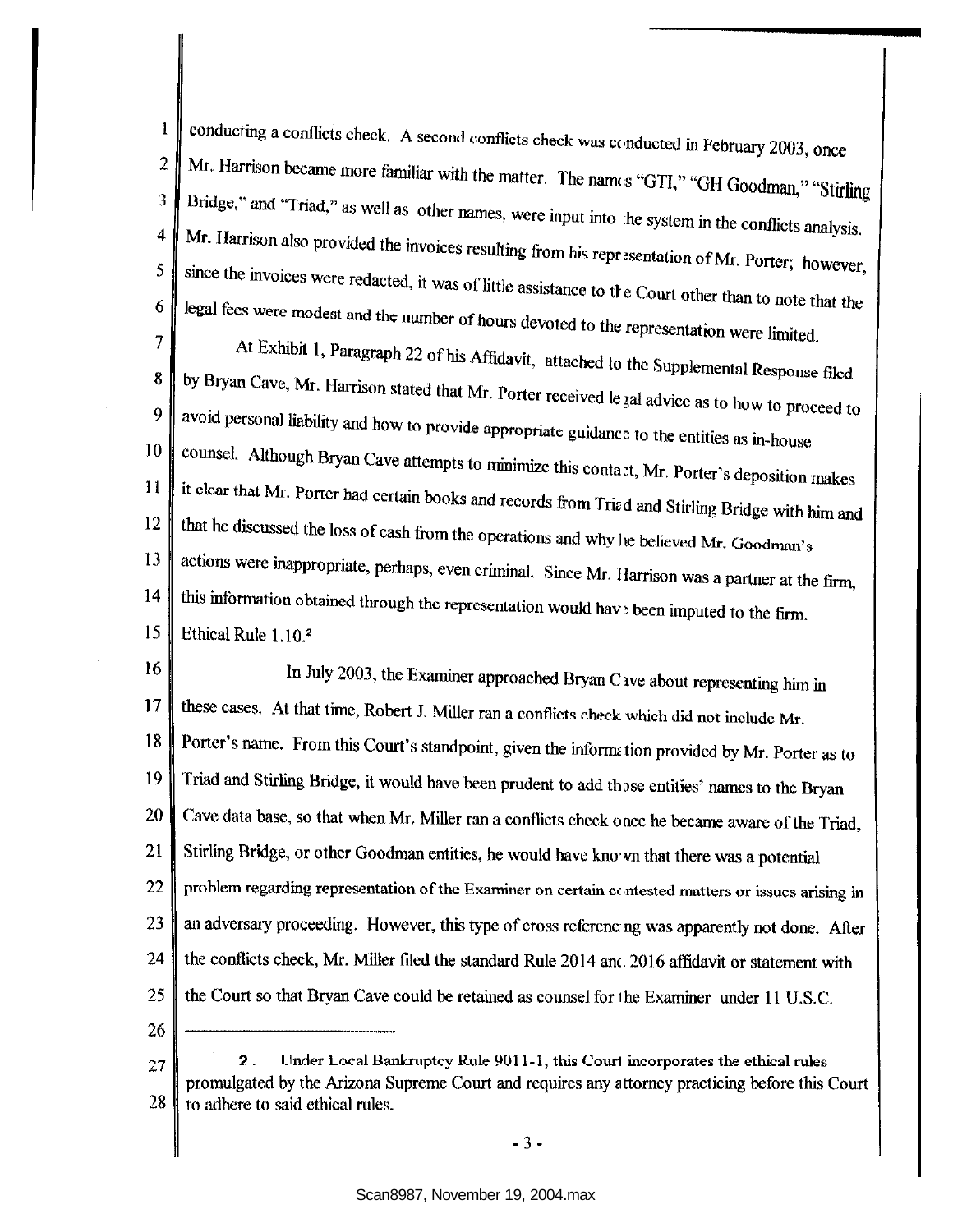§327 (a). The Court approved said retention by Order dated . uly 24, 2003.

 $\mathbf{1}$ 

2 | In August 2003, Mr. Porter again approached Mr. Harrison about legal  $3$  representation. This time, after conferring with Mr. Miller, Mr. Harrison declined the 4 | representation.

5 As the Court noted at the November 10, 2004 1earing, the Bankruptcy Code sets  $6 \parallel$  up a variety of procedures for counsel that has represented a creditor or a debtor pre-petition, yet 7 wishes to represent a professional of a bankruptcy estate post-ootition. Subsections (c) and (e) of 8 | 11 U.S.C. §327 do not prohibit certain types of representation; of estate professionals, but limit 9 that representation to that of special counsel or something similar. Bankruptcy Rules 2014 and 10 2016 provide the framework to the professionals so that comp ete disclosure may be provided to 11 the Court. Through the disclosure process, this Court is able to determine whether representation 12 under Subsection (a), (c), or (e) of Section 327 is appropriate. When the Court is deprived of 13 complete infonnation through the disclosure process, the Cour is unable to craft an appropriate 14 form of order which is in the best interest of the bankruptcy estate. Although Bryan Cave believes 15 that it was, and is, disinterested, and may continue to represent the Examiner on the contested 16 matters concerning whether Triad should have an administrative claim against this estate and 17 whether Mr. Goodman should have the sum of\$250,000 whiel. he previously paid into the 18 Court's Registry Account returned to him, based upon this Court's review of the Affidavit of Mr. 19 Harrison and the deposition transcript of Mr. Porter, Bryan Ca<sup>1</sup>e's representation of Mr. Porter, 20 and the information that it obtained as a result of that representation, this Court does not see how 21 Bryan Cave may proceed with such a representation on these contested matters. At least as to 22 these contested matters, Bryan Cave has an interest which is m iterially adverse to "any class of 23 creditors or equity security holders, by reason of any direct or indirect relationship to, connection 24 with, the debtor ... or for any other reason...." 11 U.S.C. §101 (14)(E).

25 A review of Ninth Circuit case law also reflects the importance of timely and 26 ongoing disclosure. In the decision of In re Park-Helena Corp., 63 F.3d 877 (9<sup>th</sup> Cir. 1995) *cert.* 27 *denied sub nom.* 516 U.S. 1049, 116 S.Ct. 712, 133 L.Ed.2d 667 (1996), the Court cited with 28 approval numerous cases which focused on the applicant seeking appointment as a professional

-4-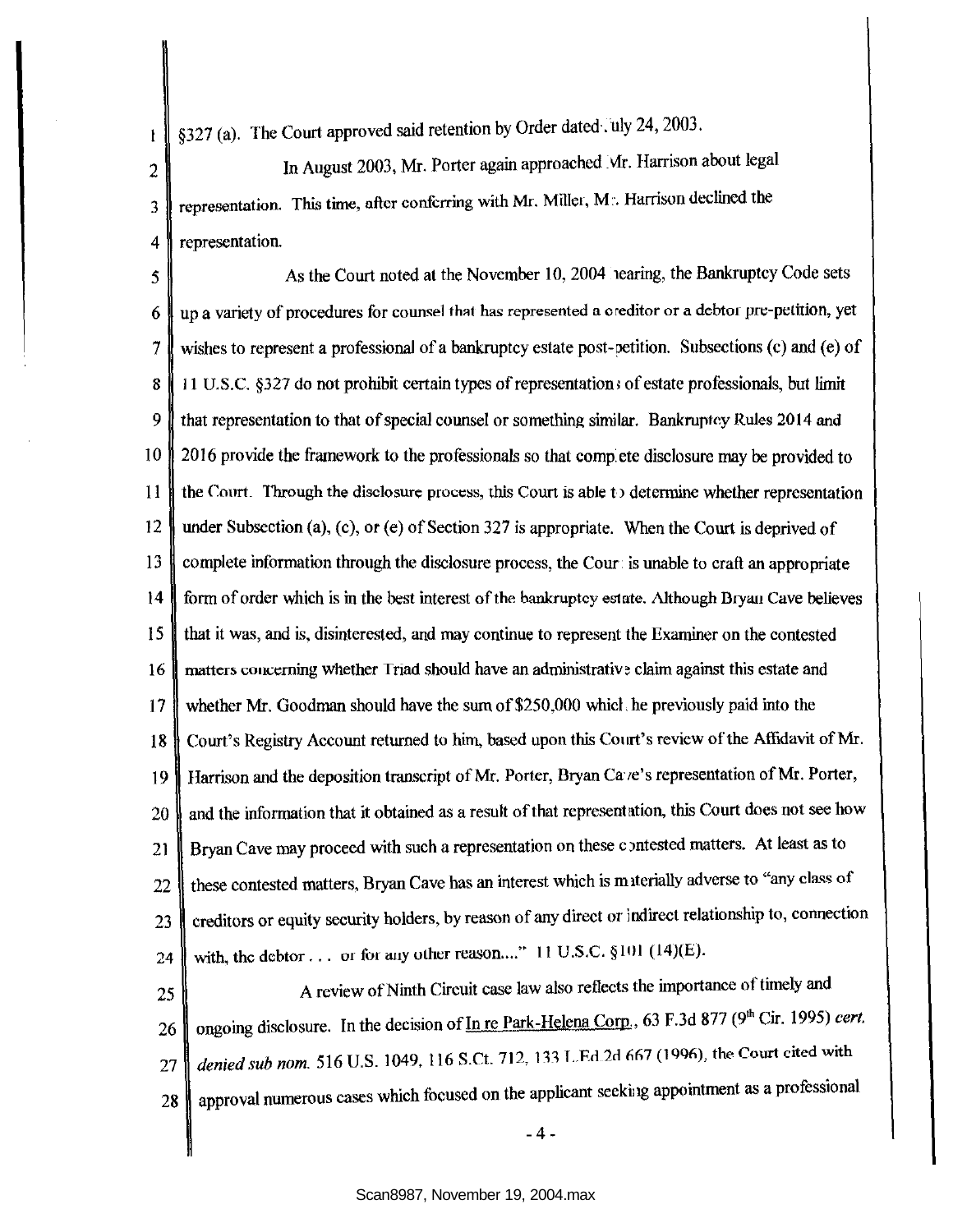for the bankruptcy estate having the burden to provide "full, c:mdid, and complete" disclosure or 1 2  $\parallel$  to provide all of the facts to the appointing court. "Negligent  $\epsilon$ r inadvertent omissions do not 3 vitiate the failure to disclose." Id. at 881. Because the firm in Park-Helena was engaged in a 4 willful failure to disclose information to the bankruptcy court, the Ninth Circuit concluded that the  $5 \parallel$  bankruptcy court acted within its discretion in denying the entire fee award requested by the firm.  $6 \parallel$  Id. at 882. As noted at the hearing on November 10, 2004, this Court has found no such willful 7 failure by Bryan Cave. However, as noted in this decision, this Court does intend that Bryan 8 Cave review its current and past fee applications to advise the Court on whether compensation 9 approved, or to be approved, by this Court concerning Triad, Stirling Bridge, or Mr. Goodman's 10 involvement with these entities, as outlined, in part, in these contested matters, should be denied II in whole, or in part.

12 Professionals have a duty to engage in complete disclosure to the court; no matter 13 how trivial or irrelevant the information may appear to be. In replace Park-Helena Corp., 63 F.3d 877 14 *(9<sup>th</sup> Cir. 1995) cert. denied sub nom.* 516 U.S. 1049, 116 S.Ct. 712, 133 L.Ed.2d 667 (1996); <u>In</u> 15 **re Elias, 215 B.R. 600 (9th Cir.BAP 1997)**; In re Fraga, 210 B.R. 812 (9th Cir.BAP 1997); In re 16 Jore Corp. 298 B.R. 703 (Bankr.D.Mont. 2003); In re Hathaw.w Ranch Partnership, 116 B.R. 17 208 (Banrk. C.D. Cal. 1990); In re B.E.S. Concrete Prods., 93 B.R. (Bankr. E.D. Cal. 1988). 18 This duty is ongoing, so counsel is required, as the case progresses, to renew the conflicts checks 19 or analyze its representation of the bankruptcy estate and related entities or persons as appropriate 20  $\parallel$  and advise the Court if a problem has arisen.

21 The Court also concludes that Bankruptcy Rule 2014, which must be adhered to 22  $\parallel$  by any professional who seeks appointment under Section 327, requires that the professional 23 disclose "all of the [firm's] connections with the debtor, creditors, any other party in interest, *their* 24 *respective allurneys* and accountants ... " Such disclosure, as noted by this Court, allows the 25 Court to craft appropriate orders concerning the professional. In this case, if the Court had 26 known in August 2003, or shortly thereafter, of Bryan Cave's representation of Mr. Porter, 27 counsel for Triad and Stirling Rridge, it would have limited Br;/an Cave's representation of the 28 Examiner concerning any disputes that the estate might have \\ith Mr. Porter, Triad, or Stirling

- 5 -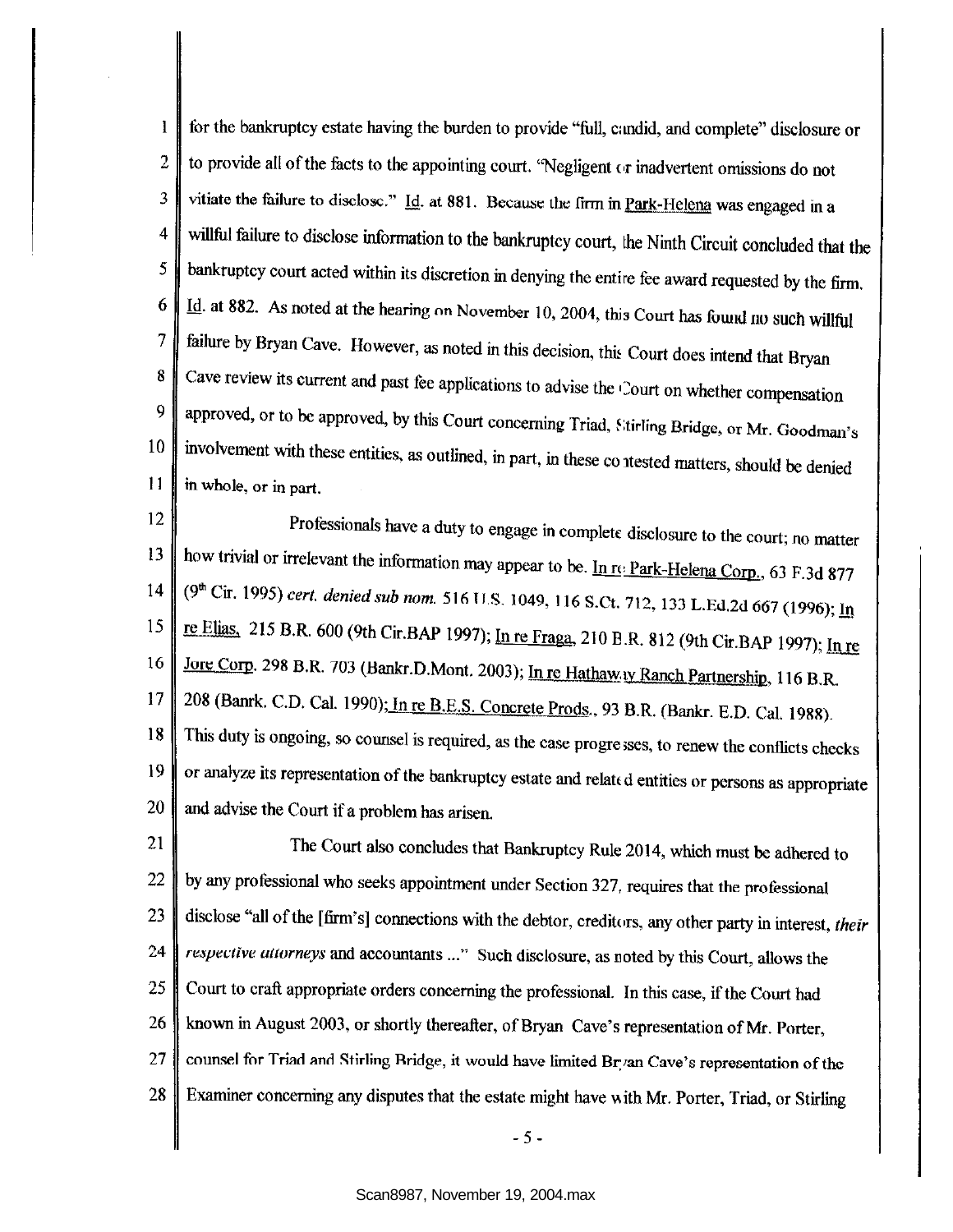1 Bridge, or Mr. Goodman's involvement with Mr. Porter, Tria I, or Stirling Bridge.

 $\boldsymbol{Q}$ 

2 After analyzing this matter, this Court concludes that the Motion to Disqualify 3 must be granted, in part, and denied, in part. Bryan Cave shall not represent the Examiner in the 4 contested matters in which the Examiner seeks to challenge the administrative claim of Triad and the claim of Mr. Goodman to a return of the sum of \$250,000 placed by Mr. Goodman in the 5 Court's Registry Account. The Court sees no reason, howeve:, to disqualify the firm from its 6 7 representation of the Examiner in all other matters before the Court, given Mr. Harrison's limited representation of Mr. Decrees in the contract of  $\mathbf{M}_{\text{F}}$ . 7 representation of Mr. Porter on issues related to Triad and Stirling Bridge.

<sup>9</sup> Given the current fee application of Bryan Cave before this Court, which was last  $10^{10}$  heard on August 10, 2004. It is a  $\begin{bmatrix} 10 \\ 11 \end{bmatrix}$  heard on August 19, 2004, this Court will deny that fee application, without prejudice, at this time. Bryan Cove position 11  $\left\| \begin{array}{c} \text{time.} \\ \text{th.} \end{array} \right\|$  time. Bryan Cave needs to review carefully said application in the case administration area or in other areas related to the contested matters with Triad and the Registry Funds, and determine which entries may be problematic given this Court's ruling. Br/an Cave needs to advise the Court 13 14 if it still seeks compensation for said services. In turn, this Court has previously approved, on an 15 interim basis, other fee applications of the firm. Bryan Cave sl ould review those applications, 16 although the entries may be few and insignificant, and advise the Court of the entries which may 17 have related to the investigation, analysis, or recovery of assets of Triad or Stirling Bridge, and 18 the pursuit of the contested matter as to the administrative claim of Triad, or Mr. Goodman's 19 claim to the funds in the Court's Registry Account. Bryan Cave shall notify the Court of these  $20 \parallel$  entries and its position as to whether it should still be compensated for same.

21 22 23 24 25 Based upon the foregoing, the Motion to Disqu ilifY Bryan Cave filed by the Goodman entities is granted, in part, and denied, in part, with Bryan Cave being disqualified from representing the Examiner on the contested matters involving Friad and the turnover of certain Court Registry funds to Mr. Goodman. Bryan Cave may not represent the Examiner as to any issues related to Mr. Porter, Triad, Stirling Bridge, and Mr. Goodman's liability, responsibility, or 26  $\parallel$  requests for the turnover of assets as to Triad and Stirling Bridge.

27  $\parallel$  The fee application filed by Bryan Cave on July 27, 2004 is denied without 28 | prejudice.

- 6 -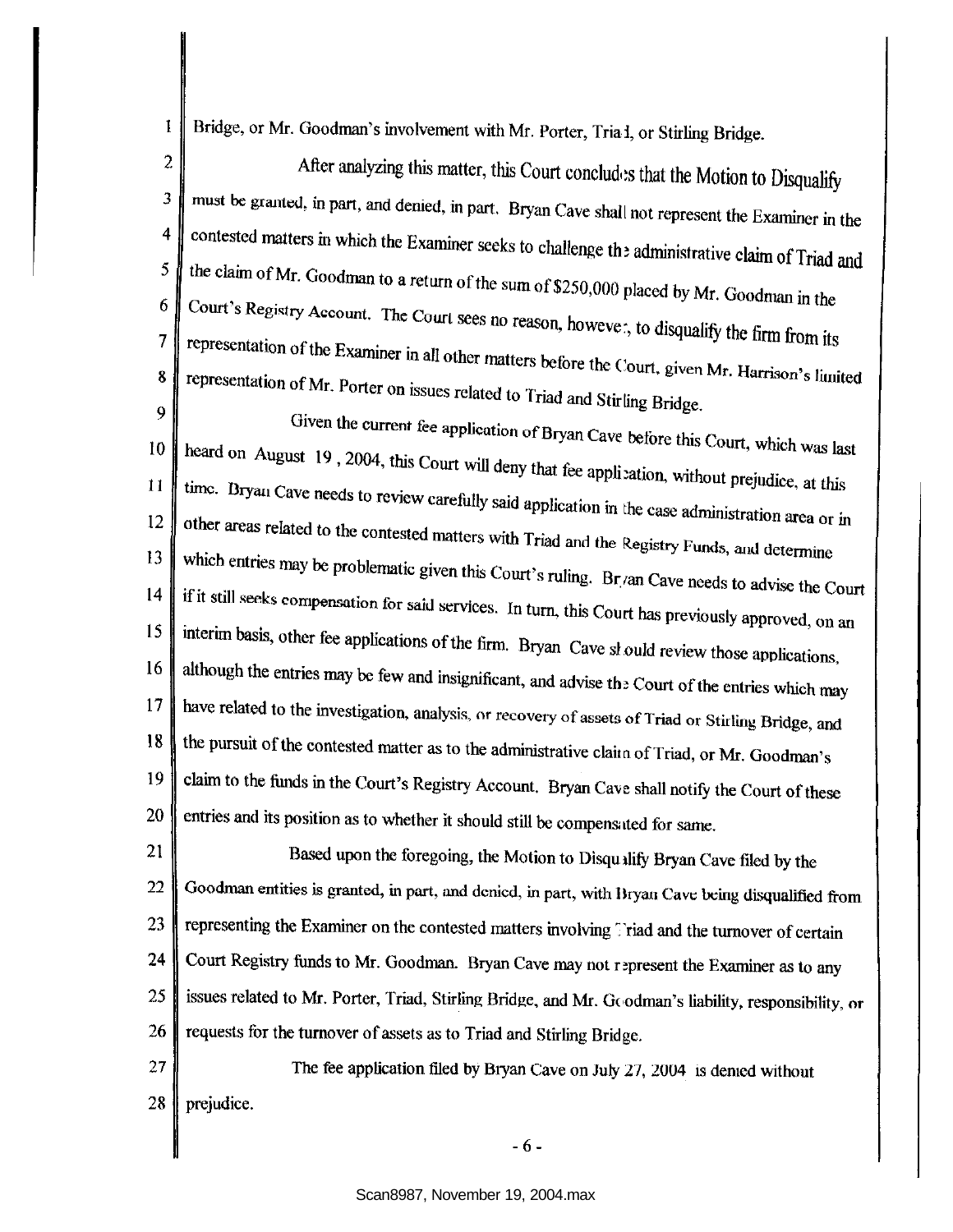Bryan Cave shall examine its prior fee applications, approved hy this Court on an 1 interim basis, and notify the Court of any entries involving Trind, Stirling Bridge, and the 2 investigation of their assets and liabilities, or involving Mr. Go adman and his request for the 3 4 turnover of the funds in the Court Registry Account, and the firm's position on whether it should 5 still be compensated for the services rendered. Upon request, the Court will then set a hearing on 6 the matter. 7 Any party wishing to object to the request for compensation of Bryan Cave should 8 tollow Local District Court Rule 2.20 (which is in the process of being renumbered), which  $9 \parallel$  requires a detailed objection by any party opposing a fcc application. 10 DATED this  $\sqrt{\frac{V}{\text{day of November}}}, 2004$ . II 12  $Lncc$ 13 14 Honorable Sarah Sharer Curley Chief U. S. Bankruptcy Judge 15 16 17 18 19 20 21 22 23 24 25 26 27 28 - 7-